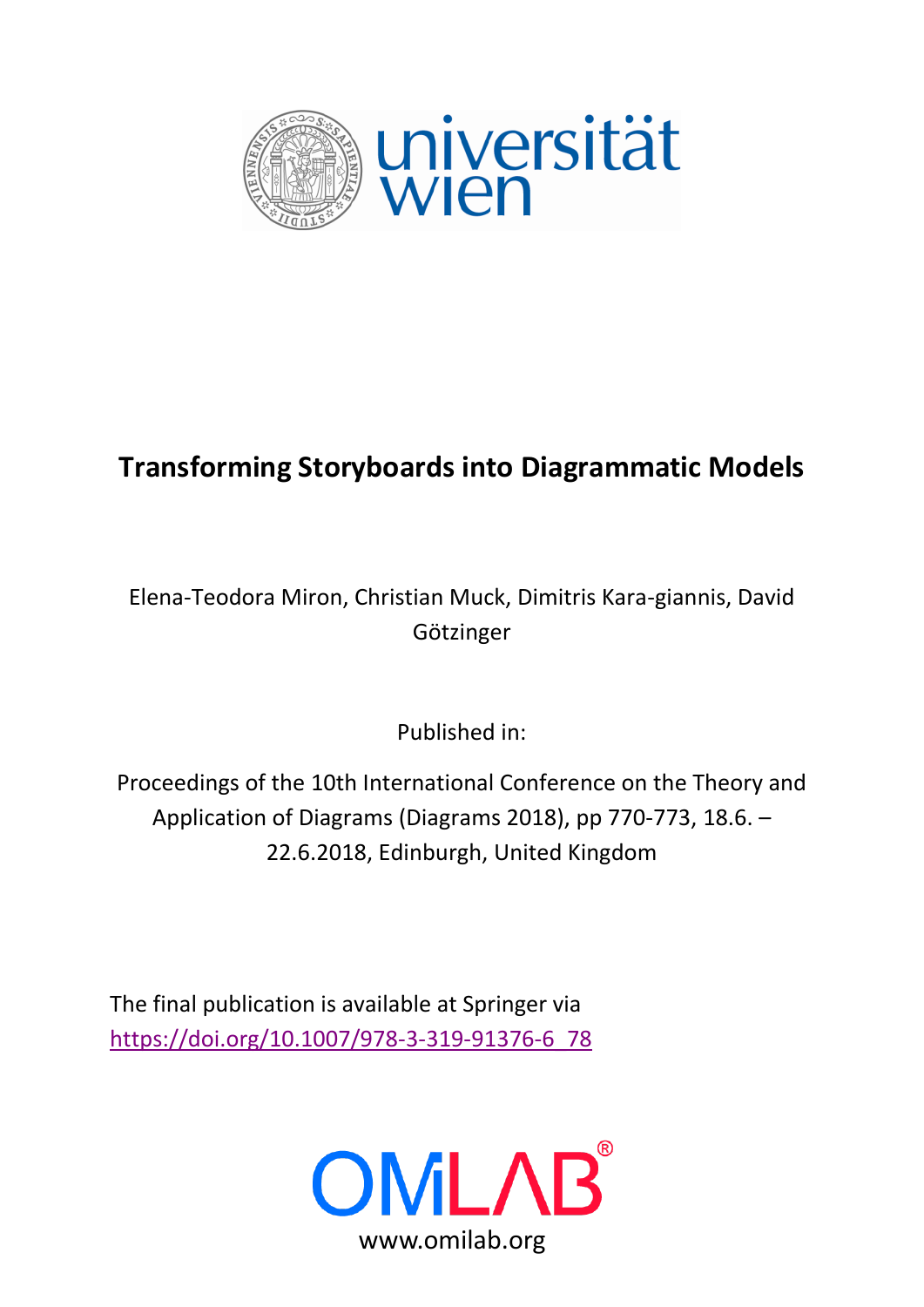# **Transforming storyboards into diagrammatic models**

Elena-Teodora Miron, Christian Muck, Dimitris Karagiannis, David Götzinger

University of Vienna, Research Group Knowledge Engineering, Währinger Str. 29, 1090 Vienna, Austria

{firstname.lastname}@univie.ac.at

**Abstract.** Design Thinking can be employed to define services, new product (features), innovative processes and disruptive business models collaboratively for digitization. Diagrammatic models play an essential role here as they capture relationships between different aspects of the problem. When computed by means of software they also explicitly show details which in design thinking tools users implicitly fill with their own world-understanding, thus fostering a clear and transparent representation of the problem space. In addition, diagrammatic models can be enriched by semantics and subsequently be queried, analysed and processed.

The paper at hand shows the DigiTrans<sup>1</sup> project approach for an automated transformation process of haptic storyboards into diagrammatic models by means of video-imaging and web-services.

**Keywords:** Design Thinking, Storyboards, Diagrammatic Models

#### **1 Introduction**

 $\overline{a}$ 

Digitization greatly challenges small and medium enterprises (SMEs) to innovate their products/services and/or their business model to remain competitive. Yet strapped for resources they have difficulties in facing these challenges. DigiTrans, an EU-funded project, aims to offer a mixed approach of training and incubation, to increase innovation capabilities of SMEs and support them through the digital transformation process.

Because the problems faced in the digital transformation process tend to be complex and vaguely defined the project recommends different Design Thinking based tools to visualize the problems and to generate innovative solutions. Some of these tools focus on storyboarding as a means to aid innovation. Storyboards are a sequence of scenes that represent the main points of a story. They are designed to communicate intuitively high-level ideas to the viewer. Yet how different scenes relate together and what the exact semantic meaning and importance of each object in a scene is remains largely at the understanding of each individual visualizing it. As shown by [\[3\]](#page-4-0) in such cases viewers tend to implicitly fill the missing information with their own world-understanding. Yet when aiming to materialize an innovative idea presented in a storyboard different

<sup>1</sup> http://www.interreg-danube.eu/approved-projects/digitrans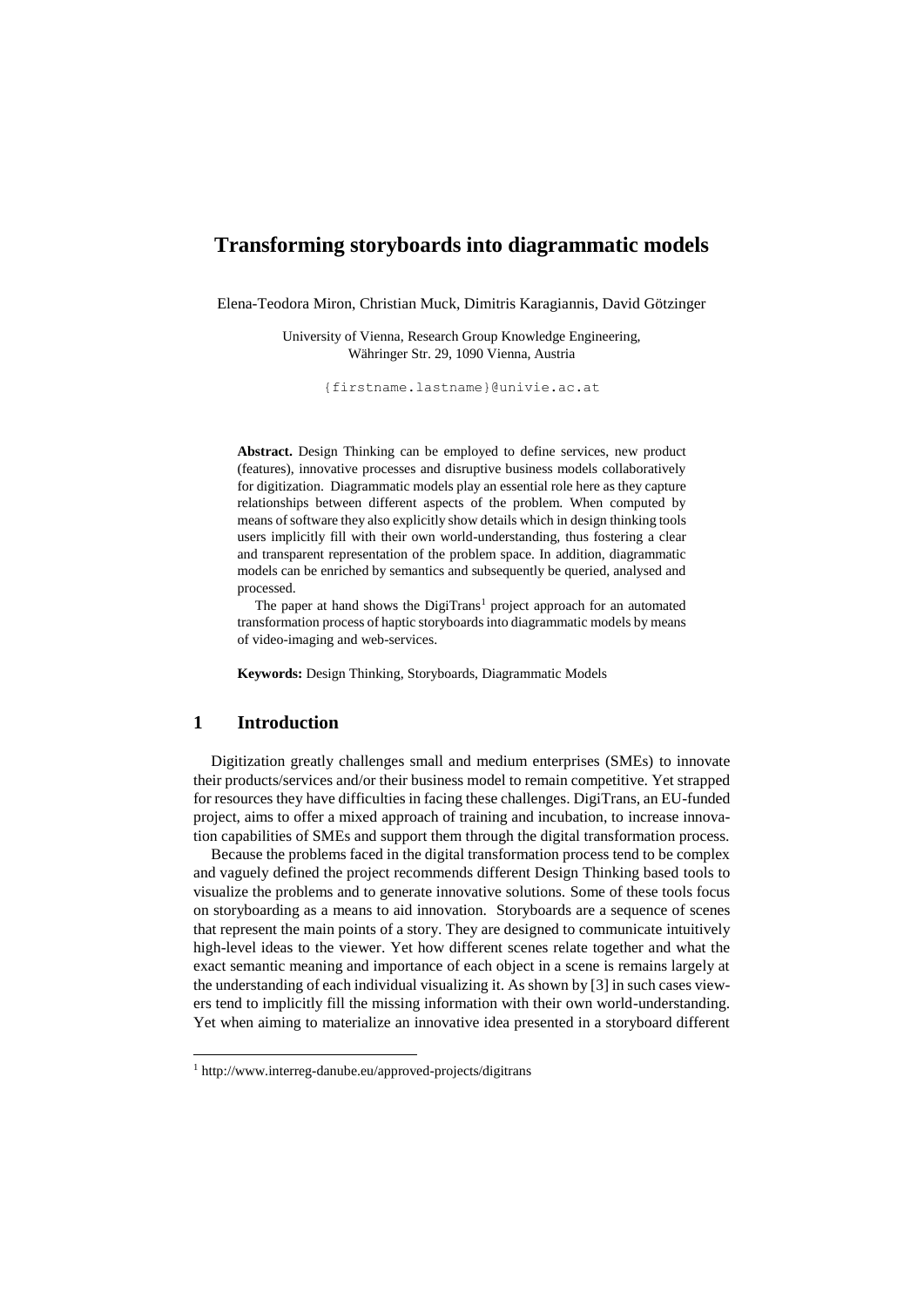aspects of the problem and the relations between them need to be unambiguously described in order to avoid conflicts. Transforming the haptic storyboard by means of an automated import into diagrammatic models and facilitating semantic enrichment (e.g. by describing object properties) can help increasing information transparency, clarity for model users and model consistency.

The remainder of this paper describes a real-world digital transformation scenario (Ch. 2), the environment provided for prototyping (Ch. 3) and the application experience (Ch. 4).

#### **2 The Digital Transformation Scenario**

A manufacturer (an SME) of cleaning products is facing a steep revenue decline. An initial analysis (a series of ideation workshops) has produced the following insights: the company's strong points are its products and customer knowledge. The weak point is the distribution via direct marketing, which the company uses since the 1970's, and which nowadays represents a problem due to the changing structure of households.

The company has identified the opportunity to use online distribution via a mobile app/website to attract a new group of customers. They defined the key customer via a persona description: young women (between 25 and 45), family or double-income-nokids, disposable income, environmentally aware, interested in the quality of products and low-pollutants ingredients, working. Such a female must be able to choose between a catalogue and electronic order. In the electronic channel she can select the delivery date, place and time according to her availability in addition to her products.

As a next step a storyboard needs to be defined for the interaction between the customer and the company's online channel/mobile app. These scenes represent subsequently interaction points for the company's processes and IT services.

#### **3 Developing the Scene2Model Service Environment**

Scene2Model is an end to end process for the software-supported transformation from tangible figures to diagrammatic models with the possibility of simultaneous semantic enrichment of objects. This and the automatic composition of models into storyboards innovate the way diagrams can be used in industry work environments.

Several preparation and development steps were necessary before the Scene2Model service could be used in a workshop setting for design thinking prototypes.

1. *Prepare the incubation space –* this includes a table with a transparent top, a web-enabled camera underneath it and haptic storyboard figures with tags glued to their bottoms.

During workshops haptic figures will be positioned on a table. They depict the scenes of a storyboard. These haptic figures are intuitively understandable, easily rearrangeable and help to facilitate the mental design process of people, by allowing them to interact with a physical representation of their thoughts [\[5\]](#page-4-1). In our prototypical implementation we used SAP Scenes [\[4\]](#page-4-2) storyboard figures.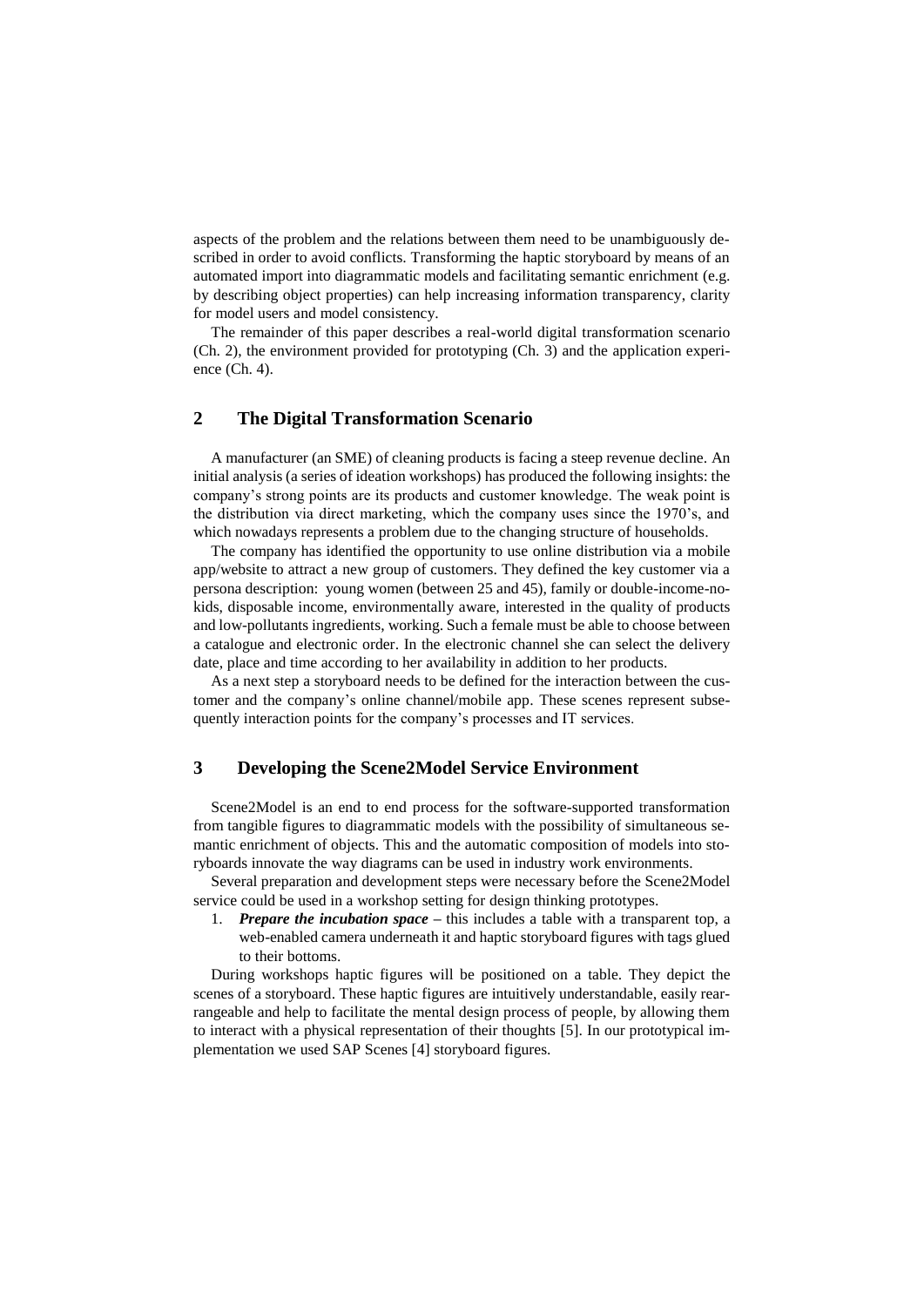The tags, i.e. unique IDs, glued at the bottom of each figure are used to identify and map the haptic objects to modelling objects (of a modelling application) as well as to calculate their relative position on the table. The camera positioned underneath the table records a live video stream of the tags. The ID and the coordinates are offered over a network interface, which can be used by other applications.

#### *2. Develop a modelling method and an ontology for transforming the haptic scenes into diagrammatic models*

The prerequisite for the automatic transformation was the development of a modelling method [\[2\]](#page-4-3) describing the haptic figures. Modelling methods can facilitate the Design Thinking process (cf. [\[1\]](#page-4-4)). For the prototype a meta-model was created to define syntax, notation and semantics of the different haptic figures or objects. Each metamodel class possesses multiple graphical presentations, which are defined by the *Type* of an object. *Type* is a property, just like the properties *Name* and *Description*. The first one defines an identifier for a modelling object and the second one holds a natural language description. Classes with a *Text* property, show this text directly in diagrammatic model. The class *Character* also implements the properties *Role* and *Age*, which can be used to specify the humans in the modelled scenario.

An ontology is used to map the IDs, from the tag recognition to modelling objects. Therefore, the information from the meta model is saved in the ontology and enhanced with a *TagID* property.

The described meta model was implemented in the ADOxx<sup>2</sup> metamodeling platform, which supports the definition of classes and their properties, the implementation of mechanisms as well as the use of a built-in modelling toolkit, where defined models can be used.

A mechanism implementation is used to trigger the Scene2Model software directly from the ADOxx modeling tool. Data is gathered from the tag recognition software. With the received ID, the additional information is read from the ontology. Then the combination of the ontological information and the position (from the tag recognition) is sent back to ADOxx, where the modelling objects are created and positioned automatically.

## **4 Applying the Scene2Model Service**

The first step in the workshop is the creation of the storyboard. Participants identified ordering via app using a tablet at home as a key scene. The different objects were arranged accordingly. The description of the customer interaction with the app was pinned on handwritten notes on a meta-plan board. As soon as the participants agreed on the scene design, ADO*xx* was triggered and a computable diagrammatic model was created automatically. The results of both steps are shown below in **Fig. 1**.

 $\overline{a}$ 

<sup>2</sup> https://www.adoxx.org/live/home